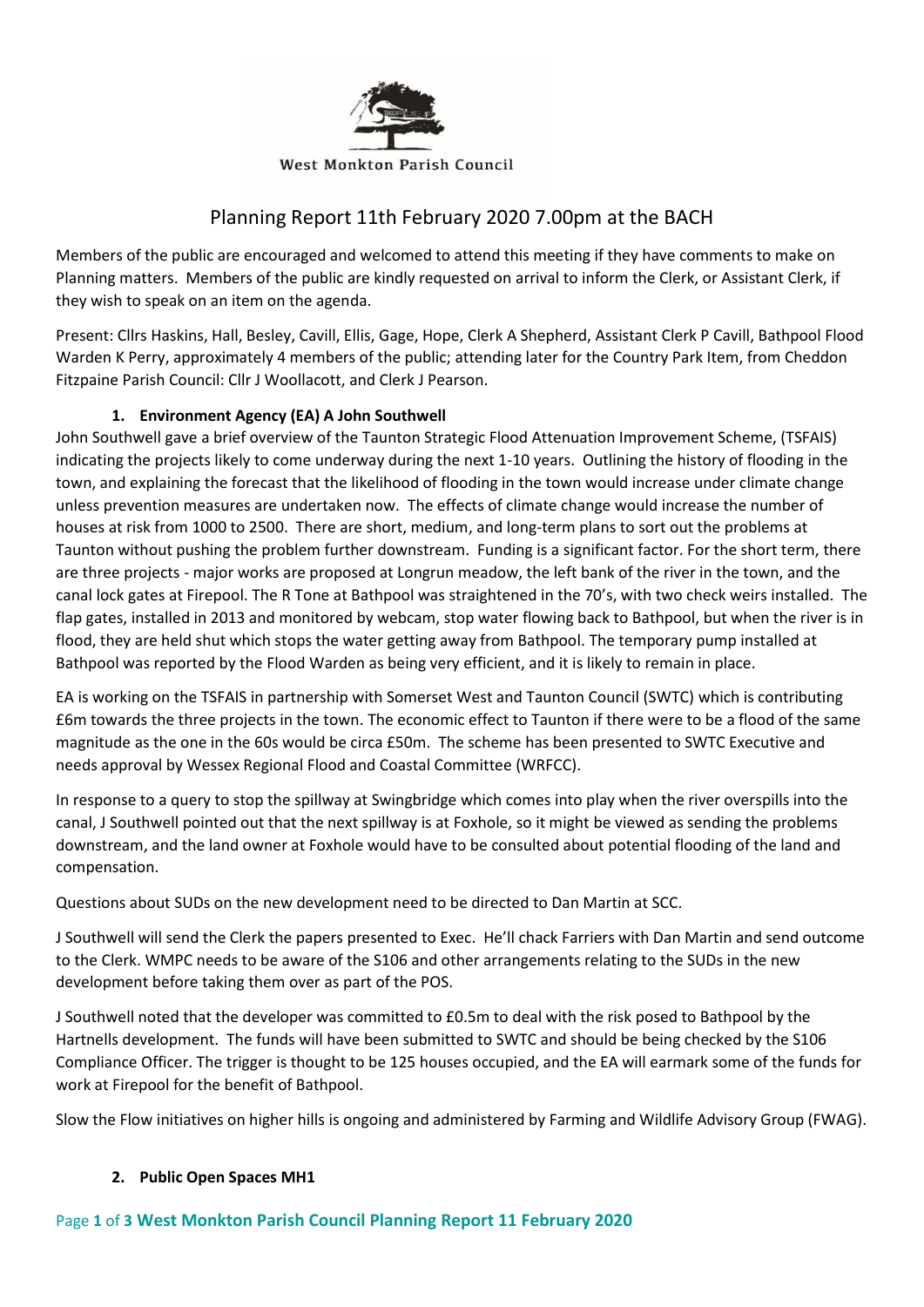- a) Following meetings with A Penna (SWTC) it is now understood that SWTC will inspect MH1 to ensure it is complete, the developer will offer it to SWTC, SWTC refuse and then it can be offered to the Parish Council. Thus S106 money is not available, but the annual fee can be collected by a Management Company appointed by WMPC, and this is a better long term arrangement than the one-off s106. £52k is held by the developer which can be handed over. Work on the snagging list seems to be focussed on tree planting at the current time. The Clerk has sent A Penna the plans provided by Kate at Persimmon.
- b) Update on enquiries regarding hand over of Playing Pitches between ERR and Canal. The s106 specifies football pitches. Change of use application would need a Deed of Variation to change to rugby pitches. Each sport has separate criteria defined by Sports England, the pitches have to be delivered to Sports England standards. WMPC would need to provide evidence to alter the sport. SWTC Issues and Options Consultation will cover sports provision, which would refresh the earlier evidence base.

Current situation described by A Penna is that football pitches have to be delivered as part of MH1. Not enough s106 funds to deliver to Sport England standards. He is trying to get the pitches delivered as part of the land south of Langaller Manor development. Persimmon has stated they will pursue application for MH2 before the land south of Langaller Manor comes forward. Therefore, WMPC perceives there is a strong possibility that it could be another 10 years before the pitches are delivered. Advice has been given to WMPC that a planning application for change of use would be required, with evidence, and if change of use was granted then a Deed of Variation would be needed for the s106 but that could not be granted until the pitches are delivered. It was agreed to put the case, with the evidence collected so far to the CEO and seek his advice before a planning application was made or pre-app advice sought.

c) Chris George ref Management Company did not attend.

## **3. Other MH1**

nil

## **4. Comments from COWMS ref traffic flows/bus gate**

To be added to 'Pinch Points' correspondence with A Jones at SCC. Meeting to discuss overlays for road suggestions will be on Thursday  $6<sup>th</sup>$  February at 7.00pm at the BACH.

There will also be a meeting with the Joint Panel in  $18<sup>th</sup>$  Feb.

## **5. Country Park** *also discussed later in camera*

a) A Hall gave an update on the planting and management plan agreed with E-J Preece. The work required represents very many hours of time, which is significantly above and beyond what would normally be expected of a Councillor.

## **6. Planning applications**

- a) Any applications registered on SWT website up to and including 4/2/2020
- b) 48/19/0059 Dwelling on land south of 'Nigella' refused
- c) 48/19/0065 Change of use of land from agricultural to canine activity training facility on land at Cherry Grove Rise, Yalway Road, West Monkton. Cllr N Cavill and Assistant Clerk P Cavill left the room whilst this item was discussed, having declared a personal and prejudicial interest.
- d) 48/19/0066: Erection of 1 No. detached dwelling with integral garage and associated works at Woodlands, Sidbrook Orchard, Monkton Heathfield: withdrawn
- e) 48/19/0067: Erection of two-storey and single storey extension to rear elevation at Hydeaway, Bathpool. Parish Council supports this application.
- f) 48/20/0001Erection of a timber agricultural building for storage of feed and hay at Oaklands, Cheddon Fitzpaine Road, Goosenford, Cheddon Fitzpaine. Parish Council supports this application.

# **7. Consultations**

## Page **2** of **3 West Monkton Parish Council Planning Report 11 February 2020**